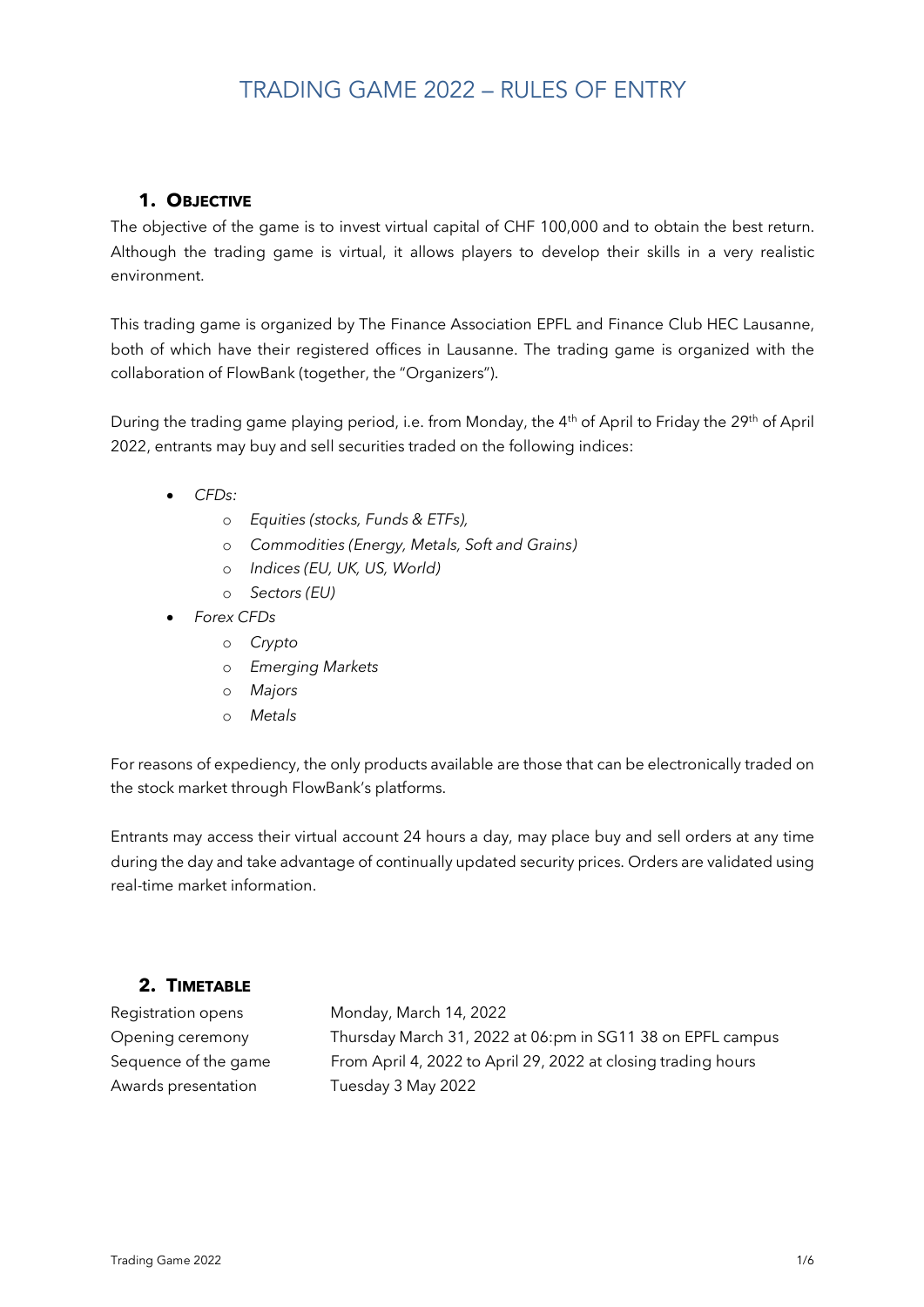### **3. ENTRY CONDITIONS**

It is free to enter the trading game.

To be able to enter the trading game, entrants must be adults and be legally competent. To be included in the weekly and final rankings, entrants must be university students or equivalent (HES, HEP, etc…) **in Switzerland.**

Only one registration per entrant is permitted. Entrants are not permitted to circumvent the rules of the trading game by playing using someone else's login details or by setting up two registrations. An entrant who circumvents the rules shall be disqualified.

Entrants who are invited by the organizers to the closing ceremony, which shall take place on the  $3^{rd}$ of May 2022, agree to attend the ceremony. Entrants who fail to attend shall, in principle, be disqualified. The organizers may, however, waive their right to disqualify an entrant, if they consider that there are reasonable grounds for the entrant's absence.

The three organizing members of Finance Club HEC Lausanne, the three organizing members of the Finance Association EPFL and employees of FlowBank are not permitted to enter the Trading game.

### **4. REGISTRATION**

Entrants must register using the link on the trading game page of the website. This link will redirect participants to a dedicated website for the Trading Game where they will be able to create or activate their account.

Entrants must provide all the information required in the form. They shall then receive an email confirming their registration. All information will be treated with confidentiality and privacy by FlowBank.

Opening an account for the Trading Game is completely free and no cost will be incurred for the Trading Game.

By attending the opening ceremony held on EPFL campus, participants will receive a 10% bonus on their initial balance.

### **5. PLAYING THE TRADING GAME**

#### **Objective**

Although the game is played in a virtual environment, entrants place their orders in real time on the ordering page. In contrast, on pages other than the ordering page, prices are shown with a delay.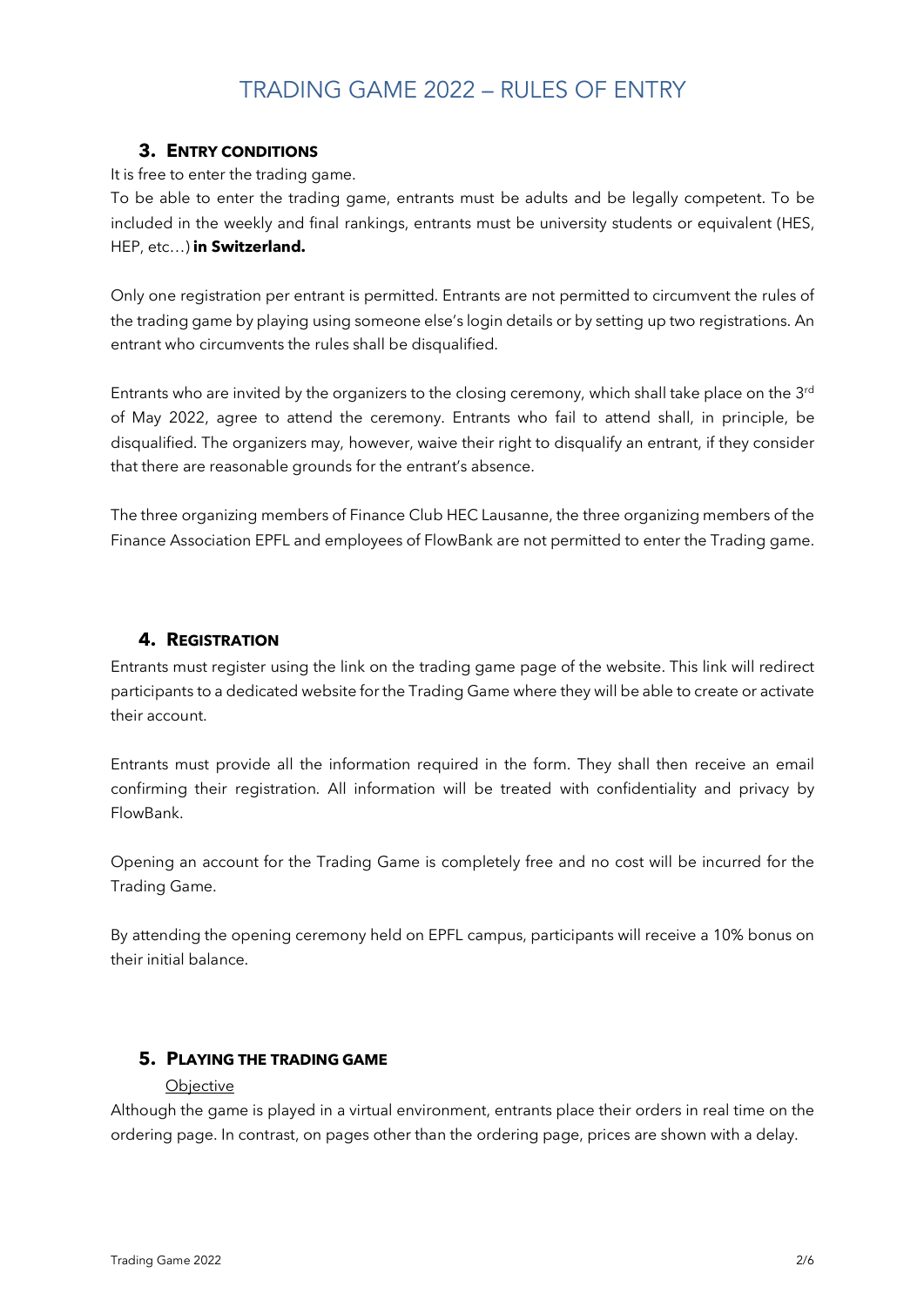#### Accessing your account

Accounts may be accessed from Sunday, April 3 at 10:00pm, 2022 via FlowBank's platforms (desktop and mobile). Entrants can access the game by entering the access code they chose on registration.

Are strictly prohibited during the game: the use of any robot-trading, digital portfolio manager, or automated trading. In this sense, the help of a professional is strictly prohibited. Any management of a portfolio should be monitored and executed by the account holder only.

#### Searching for securities

Securities can be searched for using various criteria, such as the company's name (e.g. "Apple"), symbol ("AAPL" for Apple) or ISIN code ("US0378331005 " for Apple").

### Placing and executing orders

After selecting the security, they wish to trade, entrants may click on "**Order**" to call up the ordering page.

Although orders may be placed at any time, they may of course only be executed during the relevant stock exchange's opening hours.

Completed transactions are listed in each entrant's account under "**Open Position**" or **"Account Summary".**

All unexecuted orders may be cancelled by clicking on "**Current Orders**", then cancel next to the relevant order.

Orders may be "**Limit**", "**Stop** ", "**Stop limit**" or "**Market**" orders.

In "**Market**" orders, the execution price is the market price at the moment the order is placed. If a price is offered for fewer securities than the number of securities ordered, the order shall only be partially executed, and the remainder shall be cancelled.

For "**Limit**" orders, if the price at the limit set by an entrant is offered for fewer securities than the number of securities ordered, the order shall only be partially executed, and the remainder shall be cancelled.

For"**Stop**" orders, the sell order is conditional on the order only being placed in the order book when the price has fallen to a certain level (the Trigger level).

A "**Stop limit**" order is practically identical to a "Stop" order, but it also sets a minimum price (a Limit price).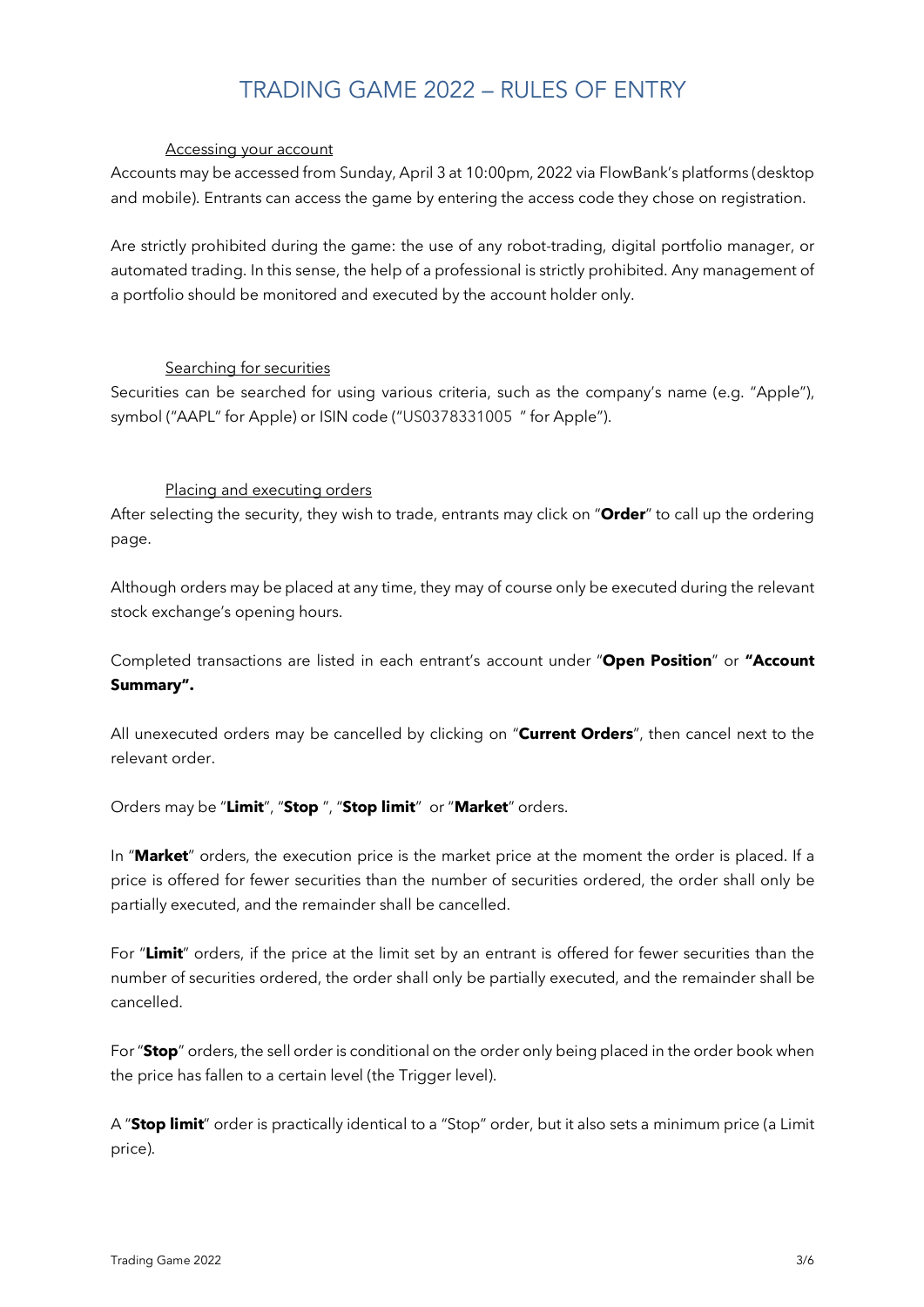Where the entrant does not have sufficient funds or sufficient securities, a message warns him/her that the order has been rejected.

#### Costs and dividends

As in real life, transactional costs (commissions, Swiss federal stamp tax and stock exchange tax) shall be deducted from the entrant's virtual portfolio.

Dividends paid on the securities held in the entrant's portfolio during the trading game playing period shall, in principle, be added to the entrant's portfolio, although no guarantee is given in this respect. Dividend payments and other corporate actions shall generally be processed within eight days of the effective payment date of the dividend.

*HOWEVER, GIVEN THE COMPLEXITY OF THIS AREA, NO GUARANTEE IS PROVIDED THAT CORPORATE ACTIONS WILL BE CORRECTLY PROCESSED.*

Contrary to real life, trades made by the entrants have, of course, no effect on the price of the securities that they are trading. In addition, no interest is paid on uninvested cash.

#### **Adjustments**

In order to guarantee an appropriate level of fairness, the organizers may, in certain exceptional circumstances (e.g. technical problems) make certain adjustments to entrants' portfolios, including cancelling transactions, executing void transactions and returning all or some entrants' portfolios to the positions they were in before the occurrence of an exceptional incident.

The organizers may also suspend or disqualify an entrant if they suspect that he/she has circumvented the rules and technical aspects of the trading game or benefited from an unfair advantage to improve his/her ranking. Entrants who are suspended or disqualified may not dispute their suspension or disqualification or bring any claim as a result thereof.

Any participants whose balance reached negative value will be disqualified.

#### Exchange rates

Where any currency has a negative balance, an automatic exchange shall be carried out on a daily basis from Monday to Friday.

Accordingly, negative positions will, to the extent possible, be hedged using available positive cash resources in other currencies.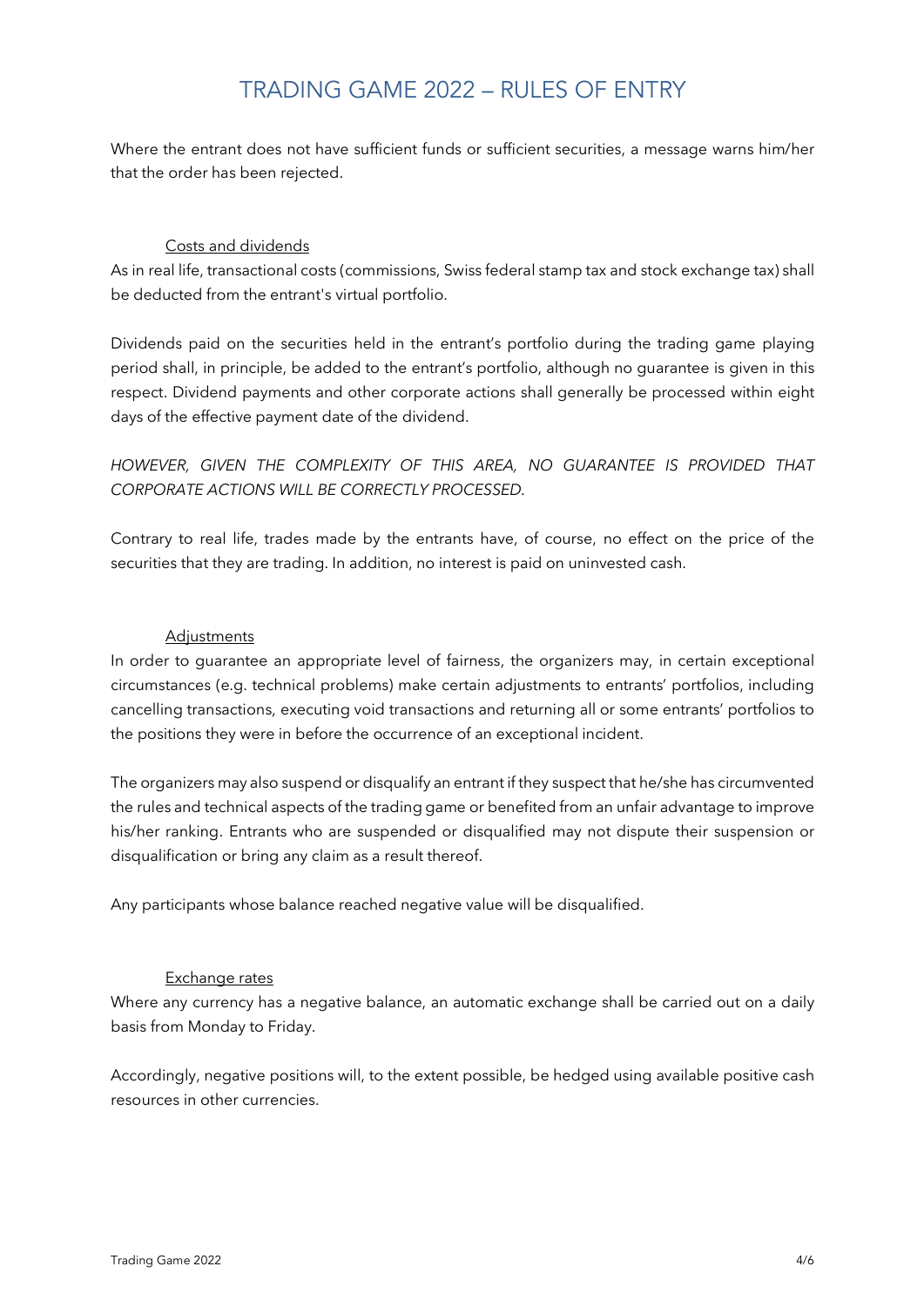#### **6. PROBLEMS AND QUESTIONS**

A contact form is provided on the trading game's website for entrants to ask questions about the game or the platform.

#### **7. PROVISIONAL AND FINAL RANKINGS**

The rankings will be displayed on the trading game's web page and will be updated weekly. The full rankings will be displayed on the trading game's website.

The relevant value for the purpose of the rankings is the portfolio's value converted into CHF. The rankings are updated every night. Holdings are valued at the day's last available closing price. If no closing price is available, the most recent purchase or sale price is then used to value the product.

The final rankings shall be based on the most recent closing prices and exchange rates available on Saturday 30 April 2022, at latest.

Only players who have made a **minimum of four trades** over the trading game playing period will be eligible to be included in the final rankings.

## **8. PRIZES**

The winner(s) shall be the entrant(s) with the highest portfolio value. They shall be contacted by the organisers. The other entrants shall not be notified of the results.

Prizes are neither exchangeable nor transferable. In no circumstances may prizes be converted into cash.

The organisers reserve the right, at any time, to change the prizes that are to be awarded to the winners of the trading game. During the trading game playing period, entrants will be notified of any changes via the trading game's website (www.jeuboursier.ch).

Entrants may not make any claim whatsoever in respect of the virtual returns obtained as part of the trading game.

## **9. AUTHORISATION**

As part of the trading game, players authorise the organisers to display their surname and first name on the websites and social networking sites of Finance Club HEC Lausanne, The Finance Association EPFL and FlowBank, with no restriction placed on their use (including on duration, number of uses